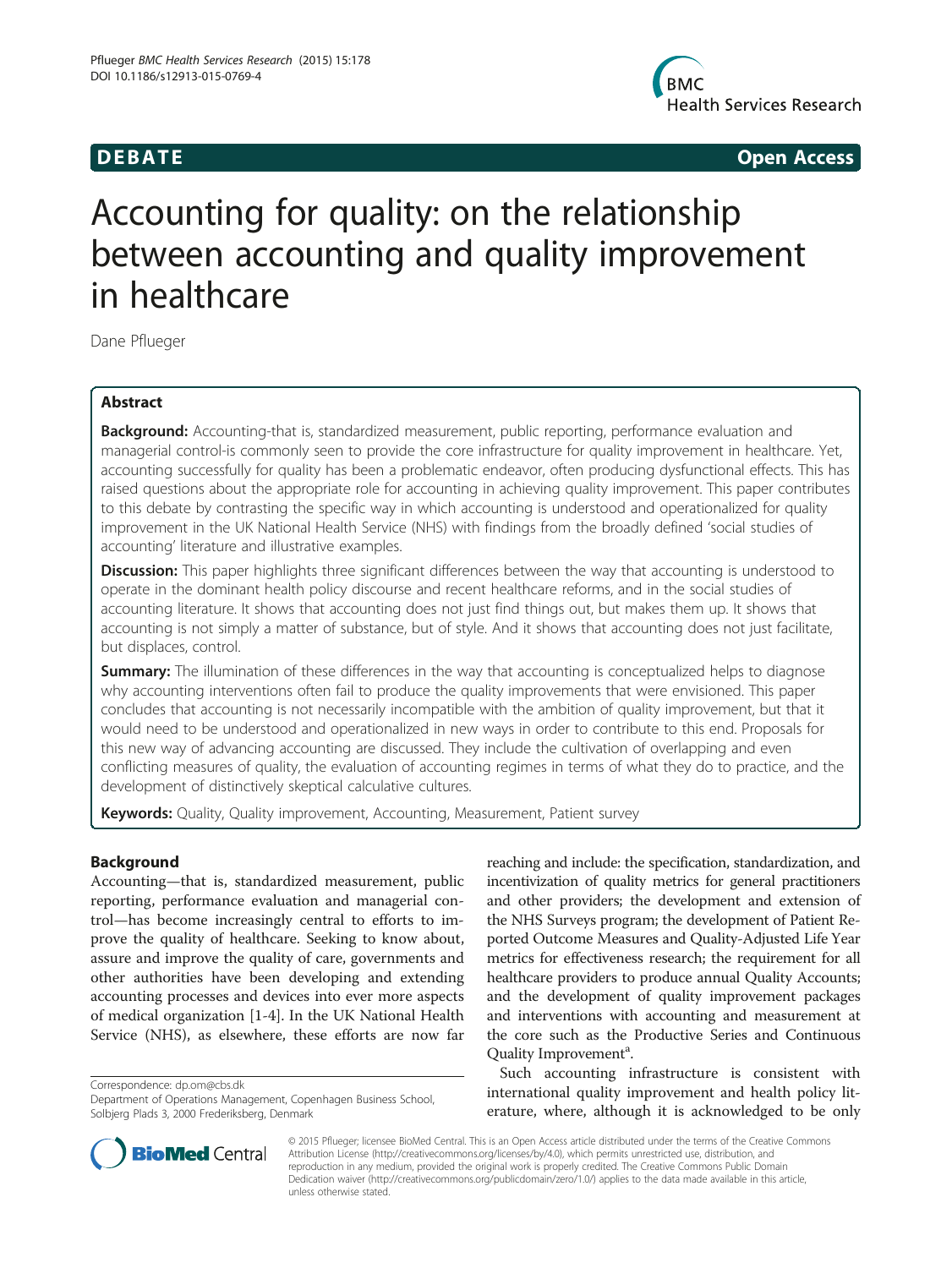the starting point for improvement [[5\]](#page-10-0), accounting infrastructure is argued to provide the essential preconditions for improvement possibilities. It is seen, for example, to be the "sine qua non of a high-performing healthcare system" ([\[6](#page-10-0)] p.23), "clearly the first step in improving the quality of care" ([[7\]](#page-10-0) p.613) and "a necessary condition if the health system is to be held properly to account by citizens and patients" ([\[8](#page-10-0)] p. 675).

Accounting successfully for quality, however, is increasingly shown to be more complex and problematic than typically assumed [[6,9\]](#page-10-0). Reviews of quality measurement activities illuminate a variety of measurement challenges that limit the potential of quality improvement initiatives and even produce dysfunctional effects [[10](#page-10-0)-[13](#page-10-0)]. The challenges include difficulty specifying a workable definition of quality, challenges determining appropriate levels and locations of measurement, and problems interpreting the meaning and significance of change alongside the effects of case-mix and other factors [[14](#page-10-0)-[16\]](#page-10-0). They also include resistance to measurement from those being measured [\[17](#page-10-0)], the development in some jurisdictions of "target fatigue" [\[18\]](#page-10-0), unwillingness of the public to use and trust in public measures [\[19](#page-10-0)], and gaming activities resulting in 'target myopia' [\[5\]](#page-10-0), "hitting the target but missing the point" [[20](#page-10-0)], or other even more insidious behaviors [\[21\]](#page-11-0).

These important findings have been productively integrated into the current quality improvement literature. This literature now highlights, for example, the need to distinguish between measurement for improvement and assurance [[6,](#page-10-0)[22\]](#page-11-0), the need for measures to be built upon robust clinical evidence [[23\]](#page-11-0), and the need for measures to be compelling and credible for their users [\[1](#page-10-0),[5](#page-10-0),[24](#page-11-0)].

These findings, however, also raise more significant questions about the dominant quality improvement paradigm and its reliance on accounting more generally. Reviewing the literature on measurement, Loeb [[25](#page-11-0)] concludes that the costs of accounting might actually outweigh the benefits to improvement:

There is little agreement on the philosophy of measurement, on what to measure, on whether or how to adjust for what the patient brings to the clinical encounter and how data should be analyzed, how to report the data; and of course the ultimate decision relates to the value of measurement. Measurement adds new costs to the health care delivery system ([\[25](#page-11-0)], p.i5).

Authors also increasingly highlight that quality improvement interventions have seldom been subject to critical investigation and their effectiveness has not been rigorously demonstrated [[26-29](#page-11-0)]. As such, authors such as Sheldon ([[14](#page-10-0)], p.3) are challenging the mainstream measurement preoccupation itself, calling for the quality

measurement "juggernaut" to be slowed and rethought altogether (see also [\[30,31](#page-11-0)]).

This paper aims to contribute to this debate about the role of accounting in quality improvement. It does this, firstly, by providing a synoptic overview of the specific and limited conception of accounting and measurement that is expressed in mainstream quality improvement debates and interventions, exemplified in the 2008 Darzi Review of the NHS. It then contrasts this understanding of accounting with the evidence about what accounting entails and how it is achieved, as advanced in the broadly characterized 'social studies of accounting' literature. Illustrative examples are used to document the existence of these different and conflicting understandings of accounting, and to highlight their potential significance in practice.

These examples are extracted from a study of quality measurement activities in the NHS undertaken by the author between January 2010 and July 2013. During this time, semi-structured interviews lasting between 30 and 90 minutes were undertaken with regulators  $(n = 3)$ , policy analysts  $(n = 3)$ , survey developers  $(n = 6)$ , as well as quality improvement specialists  $(n = 6)$ , senior administrators  $(n = 5)$ , doctors  $(n = 3)$ , and nurses  $(n = 13)$  in two large NHS Foundation trusts (located in London and the North of England), alongside historical archive investigations. In the two trusts, the author also undertook a total of approximately 50 hours of observations of trust-wide and localized quality and quality improvement activities relating to the production of quality accounts, quality improvement training, discussions of quality improvement intervention efforts, and similar activities identified during the interviews. The findings presented in this paper did not, methodologically speaking, emerge inductively from this field research. Rather, the data is simply employed to provide illustrations of some of the theories and themes advanced within the social studies of accounting literature<sup>b</sup>. These illustrations, as such, do not intend to prove or disprove these theories—there is plenty of existing debate related to these topics in the accounting literature (see e.g. [\[32](#page-11-0)])—but to illustrate their possible existence in healthcare and potential consequences and effects.

In the following section, the dominant quality improvement discourse in the UK and internationally is summarized and discussed in relation to findings from the social studies of accounting literature. Three points of difference between how accounting is understood in the quality improvement literature and what it has been shown to entail in the accounting literature and practice are highlighted in sections three, four, and five with accompanying illustrations drawn from the field research described above. These differences are that accounting does not just find things out, but makes them up; that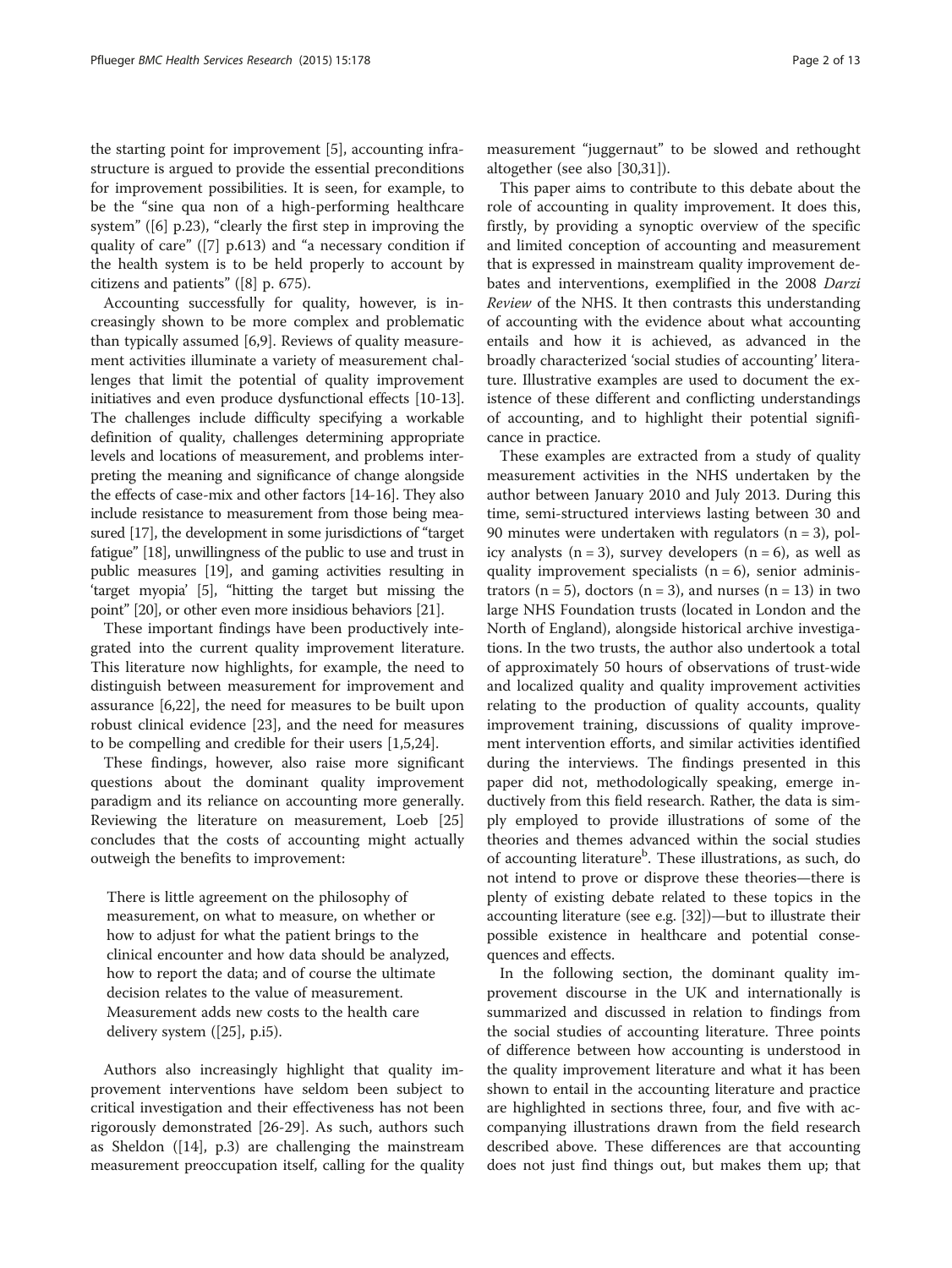accounting is not simply a matter of substance, but of style; and that accounting does not just facilitate, but displaces, control. Section six provides new ways to think about accounting, on the basis of the findings above, which might allow it to come closer to offering the quality improvements that are envisioned.

# Common conceptions of accounting in quality improvement

Although it is commonly believed that accounting and performance management are relatively straight-forward and unitary tasks, authors have highlighted that in fact there are many different logics and ways to understand, operationalize, and motivate them, resulting in very different varieties of accounting regimes and consequences [[33,34\]](#page-11-0). In the mainstream quality improvement and health policy literature there are a variety of overlapping and often conflicting ambitions surrounding accounting, yet their underlying logic is increasingly articulated in a similar and distinctive way. Indeed, the assumptions, propositions, and aspirations of the "science of quality measurement" [[17](#page-10-0),[35](#page-11-0)-[37\]](#page-11-0) and the "continuous quality improvement"<sup>c</sup> movement [\[38](#page-11-0)-[41](#page-11-0)] in healthcare have provided an extraordinarily stable conceptual underpinning for various ambitions since roughly 1985. Since that time, and spreading from the USA internationally, a very distinctive way of conceptualizing, articulating and advancing accounting for quality has emerged. Although this way of thinking about and using accounting is often only implicitly acknowledged, a synoptic overview of recent quality improvement literature, debates, and interventions shows it to have three distinctive characteristics.

First, this literature conceptualizes the problem of accounting as a matter primarily of uncovering or capturing information, as a camera might, through its ever more precise and accurate measurement. It suggests that measurement is a matter of simply better understanding the pre-existing and unvarnished reality of quality—of dividing it up into more precise domains (such as patient safety, patient experiences, and clinical effectiveness) or characteristics (such as structures, processes and outcomes) and then applying a variety of technical tools to isolate these things (see [\[15](#page-10-0)]). This suggests that, accurately defined, accounting for quality is a technical process related largely to the development of the camera itself. It projects accounting as a matter of developing sharper and better lenses: of adjusting for case-mix, establishing data quality, removing potential noise, establishing attribution, undertaking sophisticated factor analysis, and developing more refined and sophisticated data management systems [\[42-44](#page-11-0)].

Second, and relatedly, the quality improvement literature conceptualizes the process of capturing information

through the refinement of measurement systems as a matter of applying a set of timeless scientific principles. These principles, borrowing from the natural sciences, equate accuracy with representational faithfulness. As such, this literature suggests that there is one right measure of every aspect of quality that can only be determined through the ever more rigorous application of scientific measurement principles, and it is for this reason that increasingly universal standards are developed and deployed ([\[45\]](#page-11-0), c.f. [[46](#page-11-0)]). These standards are seen to be the product of a unidirectional and unbroken path in pursuit of quality information, pursued from Nightingale's efforts during the Crimean war until today (e.g. [[47](#page-11-0)]).

This conception of accounting is characterized, thirdly, as inseparable from rationalized notions of performance management and managerial control [[31\]](#page-11-0). Although Berwick and others have highlighted the extent to which information about quality for improvement and information for performance measurement and regulation are not the same ([\[38\]](#page-11-0) p.634; [\[5](#page-10-0)]), the quality improvement literature suggests that one can only manage what one can measure. It implies that quality improvement can only be achieved through finding and fixing—that is, by accounting for quality and then making changes on the basis of these accounts alone [[48](#page-11-0)]. This is highlighted in the now ubiquitous 'Plan, Do, Study, Act' (PDSA) cycle popularized by the Institute for Healthcare Improvement (Figure 1 below). It suggests that successful improvements are only achieved through measurements—through processes of measurement refinement that take you from "hunches, theories, and ideas" to "changes that result in improvement" [[49](#page-11-0)]<sup>d</sup>.

The quality improvement literature, debates, and policies have, in summary, maintained a specific understanding of what accounting is, how it operates, and how it might be improved. This literature assumes that accounting is a technical and practical activity in which the 'essence' of quality is uncovered and revealed, and that these accounts comprise the only materials of management—the direct measures through which to find out

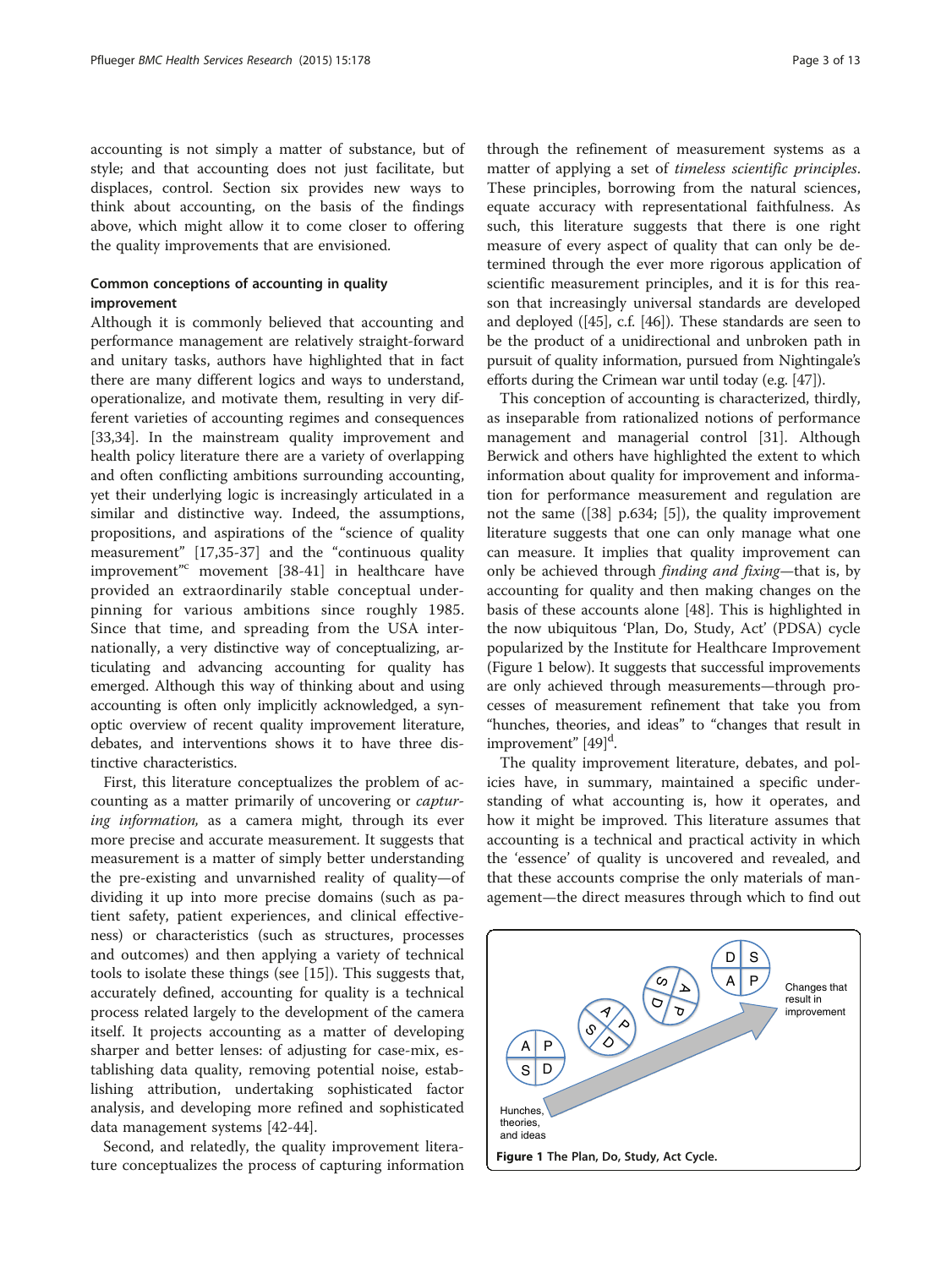what improvements are possible and how they can be done. Although this literature is critical of many ways in which measurements have been applied, it is largely non-reflective of its own assumptions about measurement—assumptions that have neither been explicitly debated nor shown to result in improvements [\[28,50](#page-11-0)].

Yet it is on the basis of these assumptions that seemingly 'evidence-based' quality improvement interventions and policies are consistently advanced and undertaken. Such assumptions, for example, underpin the UK's recent and well-received quality improvement ambitions outlined in the 2008 Darzi Review. On the basis that "we can only be sure to improve what we can actually measure" ([\[51](#page-11-0)] p.49), the author (a high profile surgeon named Lord Darzi) outlined the steps of "bring[ing] clarity to quality", "measur[ing] quality" and "publish[ing] quality" ([\[51](#page-11-0)] Ch.4) as central to achieving high quality care. These things were seen to be matters simply of standardizing, simplifying, and communicating the aspects of quality that already existed and that measurement science could illuminate. They were articulated as matters of "expanding the number and reach of national quality standards" ([[51\]](#page-11-0) p.49), providing a clearinghouse of robust and validated measures that clinicians and others could use to capture the reality of quality in any situation, and requiring providers to publish annual Quality Accounts "of the quality of their services, just as they produce financial accounts currently" ([[51\]](#page-11-0) p.25). These accounting activities were argued to lead naturally into the processes of "recognizing and rewarding quality improvement", "raising standards", "safeguarding quality", and "staying ahead" ([[51\]](#page-11-0) Ch.4). With quality specified accurately, management was seen to be a matter of rewarding those measures, freeing professionals to interact with them, carefully monitoring core standards, and furthering education in quality improvement.

These accounting ambitions are built upon an evidence base that is more sophisticated than many of the target-based systems of improvement advanced in the UK in the past (see [[20,](#page-10-0)[52\]](#page-11-0)). Yet, this research suggests, these accounting ambitions rest on a series of significant assumptions that run counter to a rich body of literature in an area broadly characterized as 'social studies of accounting<sup>'e</sup>. This literature, most consistently developed in the journal Accounting, Organizations, and Society, attends to accounting not as a matter of more or less successful 'implementation', or of developing the 'right' measures, but as a social and institutional practice: a continually changing practice that is inseparable from both the aspirations toward which it is directed and the new realities that it creates [[53-58](#page-11-0)]. Investigating the complex ways in which accounting interacts with its social and institutional environment, research in this field has shown the processes and activities of accounting to

operate in ways quite different from those commonly understood and advanced.

Specifically, in contrast to the conceptions of accounting outlined in the quality improvement literature, the social studies of accounting literature shows accounting to be a fundamentally constitutive activity, creating as much as uncovering the phenomenon it seeks to reveal [[59-61](#page-11-0)]. It shows the activities to produce seemingly 'accurate' accounts to be interconnected with particular political objectives and styles of knowing as much as representational faithfulness [[62,63\]](#page-11-0). Finally, it shows strict reliance upon objective measures as a mechanism of management to produce undue comfort while displacing and creating risks of its own [[64,65](#page-11-0)]. Each of these points are elaborated in the following sections, with accompanying illustrative examples drawn from the field research and related historical investigations described above.

# Accounting does not just find things out, but makes them up

Accounting, according to the improvement literature, is a secondary, derived, fact-finding activity—a matter of uncovering the essence of quality, which is seemingly timeless and universal. Those who study the historical and situated development of accounting systems, however, show the processes of accounting to be indistinguishable from the construction or 'making up' of the very things they seek to uncover or reveal [\[56,58,60,66-70\]](#page-11-0). These studies identify a variety of mechanisms of construction underlying the search for how things *really are*. They show processes of accounting, for example, to necessarily entail the imposition of a specific set of ambitions, preoccupations and objectives to make things know-able and account-able in a specific and often novel way [\[55,56,71,72\]](#page-11-0). They also show processes of accounting to take part in making these newlyconfigured people and things ever more 'real' social and organizational entities. By incorporating representations of people and things into systems of performance management and managerial control, they show, these representations can come to substitute for the things themselves [[60,66,73](#page-11-0)]. This literature highlights, in other words, that the process of making things account-able makes up people and things through their incorporation and transposition into new networks and arrangements that establish "a particular way of understanding and acting upon" them ([\[59\]](#page-11-0) p.1-2).

This constitutive aspect of accounting has been illustrated clearly in the case of cost. Of course, the notion of cost existed prior to the development of distinctive accounting technologies (such as standard, batch, and process costing systems) to find out what costs 'really' were. However, researchers show the way that the development of such systems took part in making up costs themselves. Miller and O'Leary [\[71\]](#page-11-0), for example, showed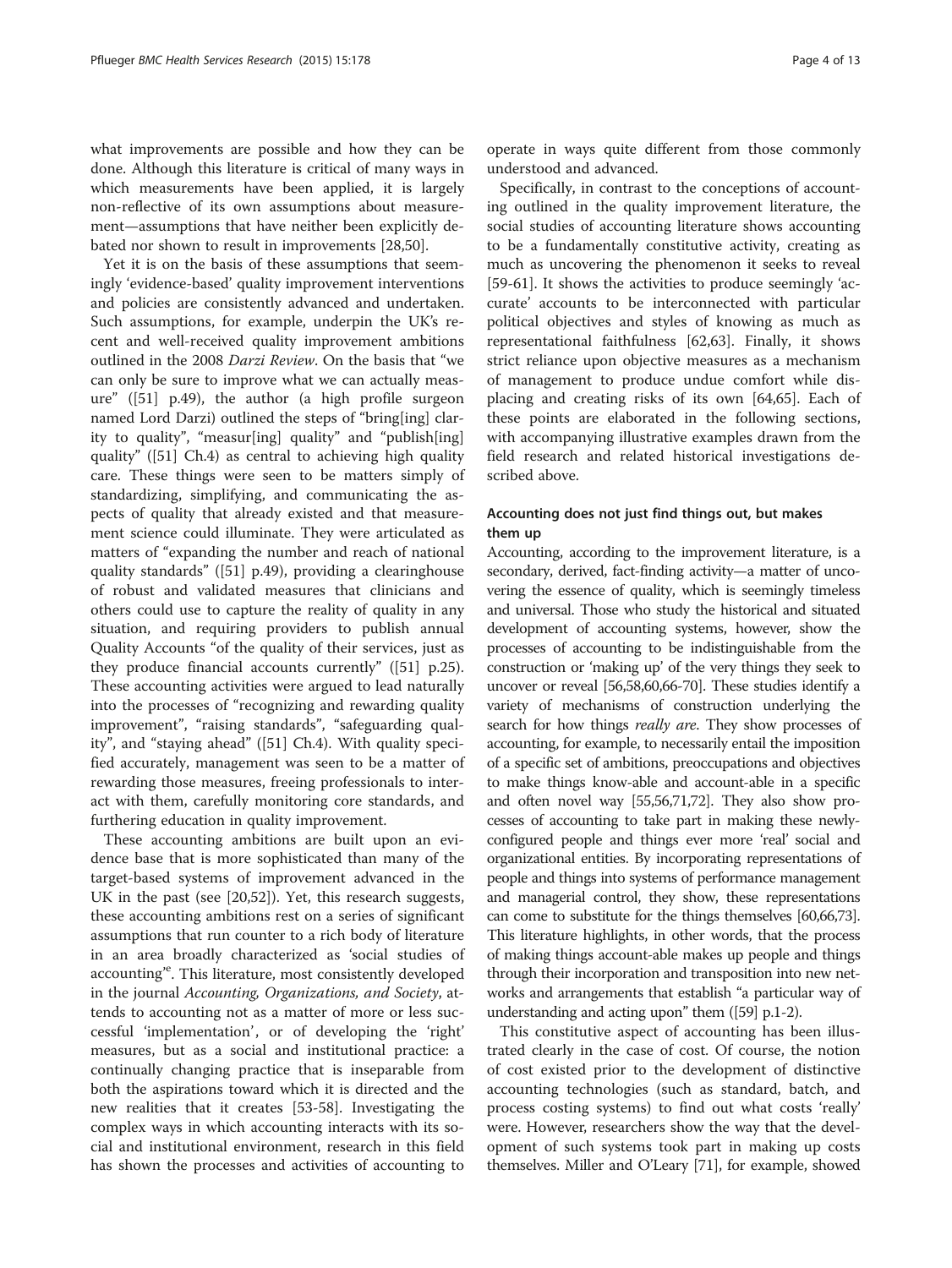the emergence of standard costing in the early years of the twentieth century to have involved the making up of a new notion of cost and new possibilities for the economic man. Standard costs, they explained, made costs into matters of efficiency and into something that could be attributed to every worker for the very first time. In this process, a new means of knowing about cost, and indeed a whole new economic reality was configured. Hopwood [[66](#page-11-0)] illustrated a similarly constitutive process in the case of the early effects by Josiah Wedgewood to determine his costs of production in 1772:

Initiated to reveal what had been presumed to be there already, once established, it provided a basis for significantly changing, if not eventually transforming, the functioning of the enterprise. The newly established accounting system enabled a different set of dynamics to be set in motion […] The organization could be observed and managed in terms different from those in which it functioned. Attempts could be made to coordinate and plan different parts of the organization in the name of the economic. A quite specific organizational economy could start to be emergent ([\[66\]](#page-11-0) p. 135).

Indeed, once accounted for, these authors show, costs and the people and things they are related to are never the same. They show, to paraphrase Ian Hacking, that representation and intervention move hand in hand [\[74](#page-11-0)].

One might question the proposition that quality too is made up in this way. Yet, activities to make quality calculable, like those to find out about costs, often bring quality into existence in healthcare in a particular and consequential way. This can be illustrated with reference to the emergence of "patient experiences" in the UK and elsewhere, as one essential measure of quality [\[44,75\]](#page-11-0). A short history of the emergence of a means to account for quality through patient experience surveys, such as the Picker survey in the UK and the Consumer Assessment of Health Providers and Services (CAHPS) survey in the USA, shows the way that accounting activities make up quality and even patients, and constitute them into healthcare reality in a novel way.

Indeed, experiences were crafted into one distinctive dimension of quality and one important aspect of healthcare practice though a specific urge to account that emerged in the late 1980s in the USA. At the time, a variety of changes in payment arrangements, healthcare costs, ideas about quality, expectations about care, and medical technologies were combining to make the calculation of quality an increasingly urgent preoccupation ([\[76](#page-11-0)]; c.f. [\[77](#page-11-0)]). Measures of quality were demanded, however, that extended beyond the traditional biomedical outcomes of morbidity and mortality upon which discussions of quality were hitherto based, and included, at least in part, the patients' view [[78](#page-11-0)].

At the time, the measurement of "patient satisfaction" was advanced as a primary route through which to give expression to the patients' view [\[79\]](#page-11-0). It was a measure that was precisely defined and measurable with a fair degree of accuracy [[80,81\]](#page-11-0). Yet, it quickly became clear that this measure would not do. Although accounting was intuited to be a matter of uncovering the patients' view, there were specific ideas about the ways in which this view needed to be made knowable. It was argued that this view had to be one that could differentiate between providers, specify what they did or did not do, and could provide actionable opportunities for improvement [\[39](#page-11-0)]. The satisfaction survey was inadequate for all these things because, among other things, it revealed too much about the patient, contaminating her view of what the providers did or did not do with her idiosyncrasies, moods, and whims [\[82\]](#page-12-0).

To account for quality, therefore, a new perspective on the patient had to be forged. It was the technical work of the survey developer, John Ware, and his colleagues to 'accurately' account for the patients' view that made up experiences as central to quality and in doing so transformed the dimensions of quality itself. Faced with these measurement challenges, he argued for the "rarely employed strategy" of measuring not satisfaction itself, but "patients' reports of what does and does not occur" ([\[76\]](#page-11-0) p.246). By breaking down satisfaction into a series of dimensions, and then, accessing these dimensions through carefully chosen questions about *patient experi*ences with care, he argued, the patient's view could finally be made account-able [[83,84\]](#page-12-0).

This type of accounting quickly became an accepted best practice for the measurement of the patient's view and the new dimension of quality that it helped to create [[85\]](#page-12-0). Hand in hand with the extension of patient surveys designed to "capture the specific experiences with care in terms of what did or did not happen from the consumer's perspective" ([\[86\]](#page-12-0) p.793), was the solidification of experiences as a core dimension of quality and means of expressing the patient's view [[87](#page-12-0)]. Accounting for quality thus became a matter of national survey programs asking not about general satisfaction, feelings, and perceptions, or about facts that the patients might observe, but about *experiences* such as how often "doctors explained things in a way that [the patient] could understand" [\[88](#page-12-0)].

Specific ideas about and technologies of accounting thus made up experiences as both a primary measure of quality and a means of patient expression in healthcare. In doing so, these accounting activities reconfigured, rather than merely revealed, the 'reality' of the patient and the boundaries of quality; both became matters of "experiences" as constituted within the questions of the patient experience survey. While experiences might have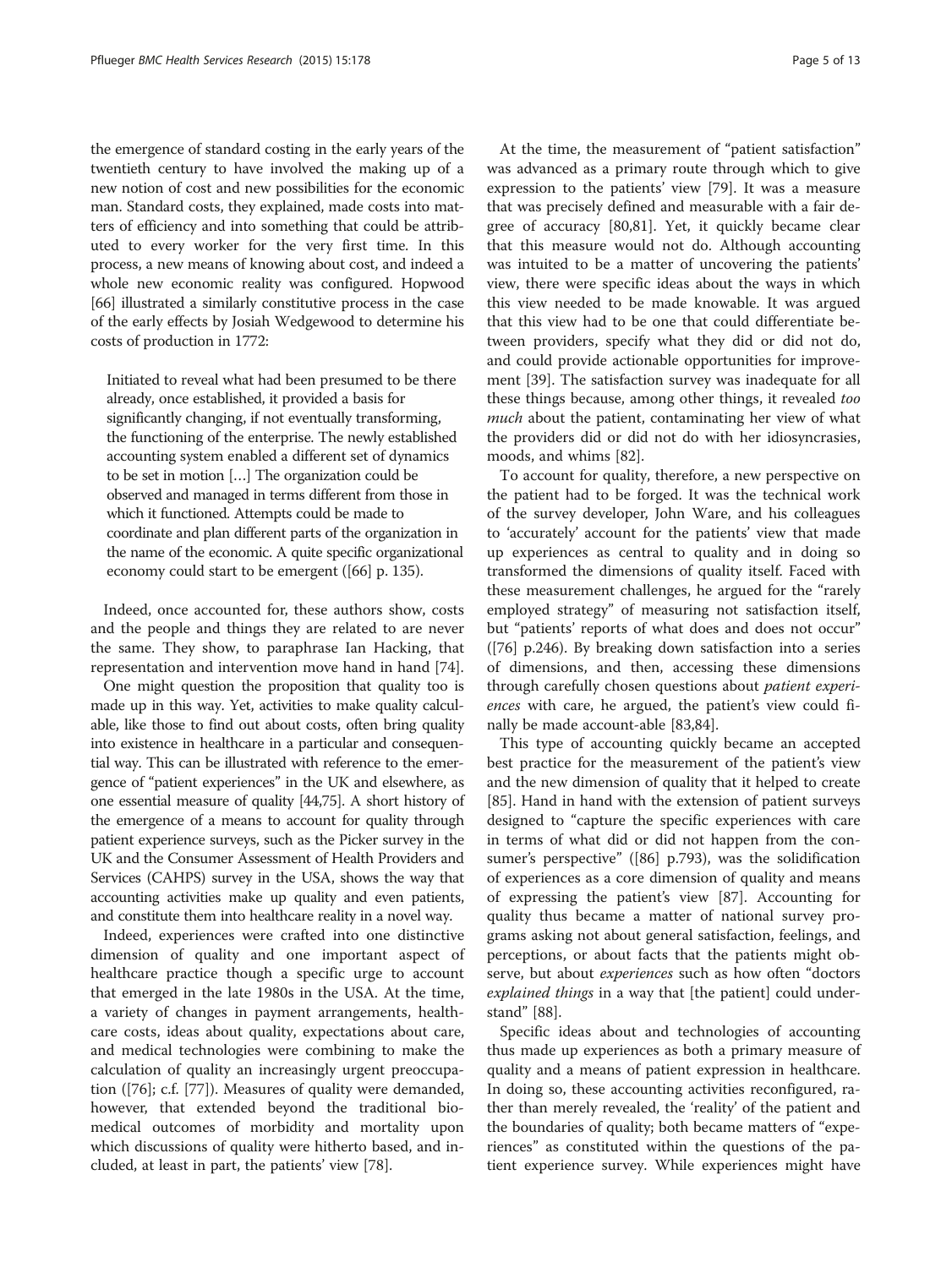always had some relationship to quality and to medical care, efforts to more closely regulate, manage and reward quality, through mechanisms such as those outlined in the Darzi Review, are making experiences as constituted by the survey ever more central to the delivery of care. In the context of these efforts, providers are increasingly specifying "patient experiences" as a top organizational priority, they are installing systems to reproduce the survey throughout the organization at the ward level and in nearreal time, they are allocating formal responsibility for experiences—sometimes to high profile Chief Experience Officers (CXOs)—and drawing from design and hospitality expertise in order to transform their organizations around the management of experiences (see [[89-91\]](#page-12-0)).

All of this activity, organized around experiences, is giving quality and indeed the patient a distinctive sort of life. Although the exact consequences of these changes is not yet clear, this illustration aims to show that accounting for quality is transforming both the reality of quality and the patient that it sought out to uncover. Whether these transformations are good or bad, the point of this illustration is that they are being brought about through the unacknowledged constitutive activities of accounting. As such, the assumption that measures, once deemed accurate, can be taken as undeniable reality is misleading. Rather, this section highlights that measurement accuracy represents the attainment of one of many possible realities, whose consequences and effects, rather than its assumed correspondence, should be the central focus of enquiry and debate.

# Accounting is not simply a matter of substance, but of style

The finding that measurement activities create as much as they discover has led a variety of researchers to enquire into the logics, rationales and "epistemic cultures" [[92\]](#page-12-0) that govern these constitutive measurement activities. What they have demonstrated, in contrast to the assumptions of the quality improvement literature, is that the terms of the seemingly scientific measurement enquiry are neither timeless nor immutable, but constituted by changing styles of enquiry [[55](#page-11-0),[63,65](#page-11-0)[,93,94](#page-12-0)]. These styles are the historically-specific ambitions, processes, and technologies through which accounting truth is sought. And these styles are shown not to correspond with a singular scientific method but merely one of many possible methods that is dominant or useful at the time [[62](#page-11-0)]. These styles transform accounting and enquiry on the basis of changing ideas, ideals, and preoccupations operating in other diverse fields [\[55,70](#page-11-0)]. In transforming accounting, moreover, these styles shape the way in which the objects of accounting are made.

Michael Power illustrates the constitutive effect of style in the case of risk. He shows the way that, since the

1990s, risk has been transformed through accounting on the basis of the substitution of styles and infrastructure for making it up. He explains:

In a short period of time, the dominant discourse of risk management has shifted from the logic of calculation to that of organization and accountability. A statistical 'empire of chance' [...] which has developed over centuries […] has been rapidly subsumed within a new empire, namely that of the management control system ([[65](#page-11-0)] p.4).

By replacing the terms through which risks are made account-able, Power shows, the reality of risks are transformed from calculations to systems, from possibilities to procedures, from threats to opportunities, and much else besides. Power and others thus highlight that the terms of good accounting change throughout time on the basis of changing preoccupations and concerns. It is therefore these styles of accounting that are central to making up the people and things that are accounted for in a particular way.

The centrality of style in accounting for quality can be seen in the example of the patient survey discussed above. Experiences did not emerge from the one and only form of enquiry available, for, at the time, authors advocated a number of avenues for separating the patient from the provider [\[95\]](#page-12-0). Rather, experiences were constituted through a unique arrangement of preoccupations and assumptions that converged at that particular point in time. These included the legitimization of cognitive psychological expertise for survey design [[96](#page-12-0)], the emergence of the ambition not to know about patients but to know about what providers did for them [\[97\]](#page-12-0), the propagation of a model of quality improvement which required that there were measurable things to improve [\[39](#page-11-0)], the redefinition of the patient as a consumer [\[98\]](#page-12-0) and much else besides (see [\[99](#page-12-0)]). These movements and preoccupations, rather than measurement science as such, were the things that configured the terms through which the patients' view was pursued and ultimately remade.

Style, however, is not simply a matter for measurement scientists. It also pervades accounting for quality at the more diffuse and localized levels of practice. Indeed, throughout healthcare practice and discourse, knowledge about quality is increasingly only produced in a specific way and on the basis of a specific style (c.f. [\[100,101](#page-12-0)]). This style is concerned with regulatory ambitions, political discourse, and ideals of control often at the expense of frontline and situated knowledge and practices. This is indicated in many of the practices to account for quality in NHS trusts observed in the years following the Darzi Review.

One of the major components of the review was the requirement for all NHS providers to produce annual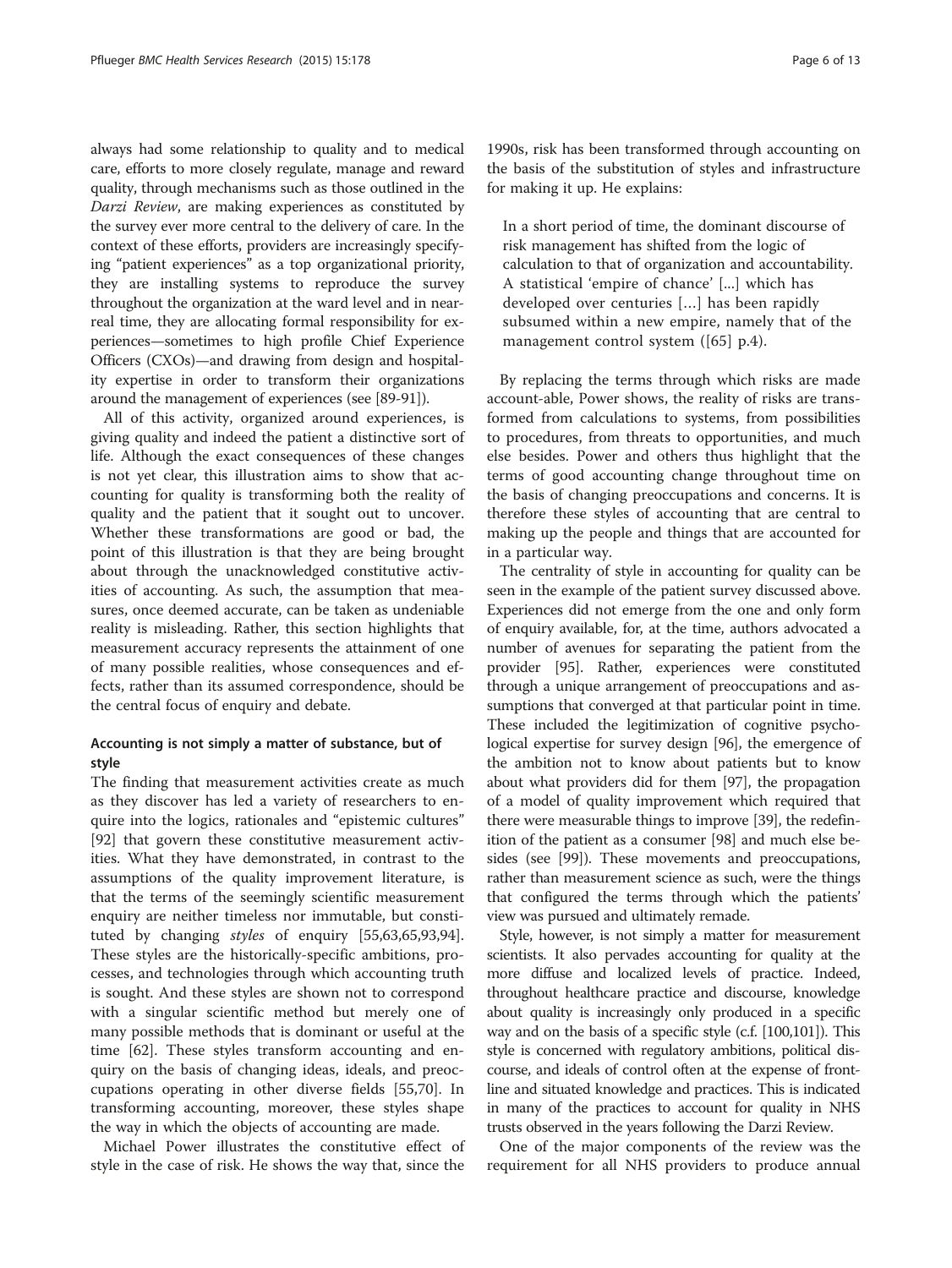Quality Accounts, documenting the quality of care they delivered in the areas of patient safety, clinical effectiveness, and patient experience. To do this, they were required to present a small number of indicators and a commentary about performance for each domain. Although it was stressed that the indicators should be selected locally on the basis of the aspects of quality that were relevant and meaningful [\[72](#page-11-0)[,102\]](#page-12-0), those tasked with compiling the reports quickly found that the terms of communicating knowledge about quality was constituted in a very specific way.

Although it is very likely that there is a wealth of information about quality that exists locally within each trust, the specified style for knowing about quality meant that 'locally meaningful' indicators of quality were simply those that aligned with external demands—that were specified in the operating framework, their commissioning contracts, and were used by regulators. In one trust studied by the researcher, the process of defining locally meaningful measures entailed simply the collation of those that were externally demanded. Evidence from the Kings Fund's analysis of Quality Accounts suggests that others likely did the same. Instead of generating a diverse set of representation of quality at each trust, trusts produced Quality Accounts that were largely the same. Over 90 per cent of acute trusts, for example used the patient survey and hospital acquired infection rates as core measures ([\[102\]](#page-12-0), p. 8).

The requirement for Quality Accounts to be externally audited further specified the style through which quality might be known. In the domain of patient experience, there are many ways to gain knowledge about quality such as through Executive 'Walk Arounds', patient diaries, Board Stories, exit interviews, monitoring of complaints and thank you cards, and surveys. However, the pursuit of a particular kind of objectivity through audit led trusts to systematically exclude all types of information about experiences other than that obtained through the survey. Auditors verified the information presented in Quality Accounts by comparing it to other data received by the Board [[103](#page-12-0)]. In this context, it became important that the Board received fewer but more consistent forms of information about experiences. Board Stories and other sources of information became, according the Head of Quality Improvement and Safety at one of the trusts studied, "a bit of a liability to management" because the alternative realities of quality that they presented were a threat to the production of a seemingly robust account. Thus, the urge to account led to the enforcement of one style of knowing about quality at the expense of others, at least at the level of the Board.

These managerial styles of knowing, moreover, can filter down to the level of the ward and healthcare practice, thereby further displacing existing notions of quality. The demand for measures of quality for public reporting purposes almost always goes hand in hand with the development and extension of managerial ambitions to make these measures central to internal control systems (c.f. [[64,72](#page-11-0)]). Measures of patient experience, clinical effectiveness, and patient safety used in Quality Accounts are incorporated into ward-level benchmarking activities, performance evaluations, reporting structures, and scorecards throughout the NHS.

The constitution, for example, of the national patient survey as synonymous with patient experiences has led some NHS trusts to install systems to reproduce the surveys throughout the hospital, and to measure the performance of individual wards in real time. As the Director of Organizational Development at one of the trusts studied explained of the organization's response to the Darzi Review:

[...] Now we've got a quality report to the board, an executive lead for quality improvement, as well as governance and quality assurance. […] All these things are hugely positive. Now the organization can see the things that matter. The newsletter has the quality strategy in it each month. So I think the whole organizational outlook is changing.

Such managerial infrastructure allowed the Director there to proclaim, "we are measuring what matters now". In doing so, however, these systems bring the external terms of knowing quality internally as well, overriding or displacing what might have existed before.

Front line staff that are subject to these managerial pressures, even if they maintain that quality is far more multidimensional than the accounts suggest, are constituted within a management accounting system that enforces one style of knowing about quality. They are made to understand their own performance through the measures and demand of their colleagues that they do the same. This is visible in many of the meetings and discussions that were observed in the aftermath of the Darzi reforms. During one meeting of nurses to discuss the new Intentional Rounding program that was being piloted as part of one trust's effort to improve patient survey scores, for example, a Senior Nurse explained to her staff that although there seemed to be changes as a result of rounding, it was not measured, and therefore didn't count. "There is no use just putting the [new processes] in without checking that its being used and that it is reliable and that the process is reliable" she explained. A Nurse Sister, nodding her head reiterated, "if it's not documented it's not done at all".

Such stylistic measurement requirements transform the way in which quality might be understood and discussed in the sense that previous conceptions become idiosyncratic, unreliable, or just plain "hearsay". As one senior physician explained to his colleagues at a training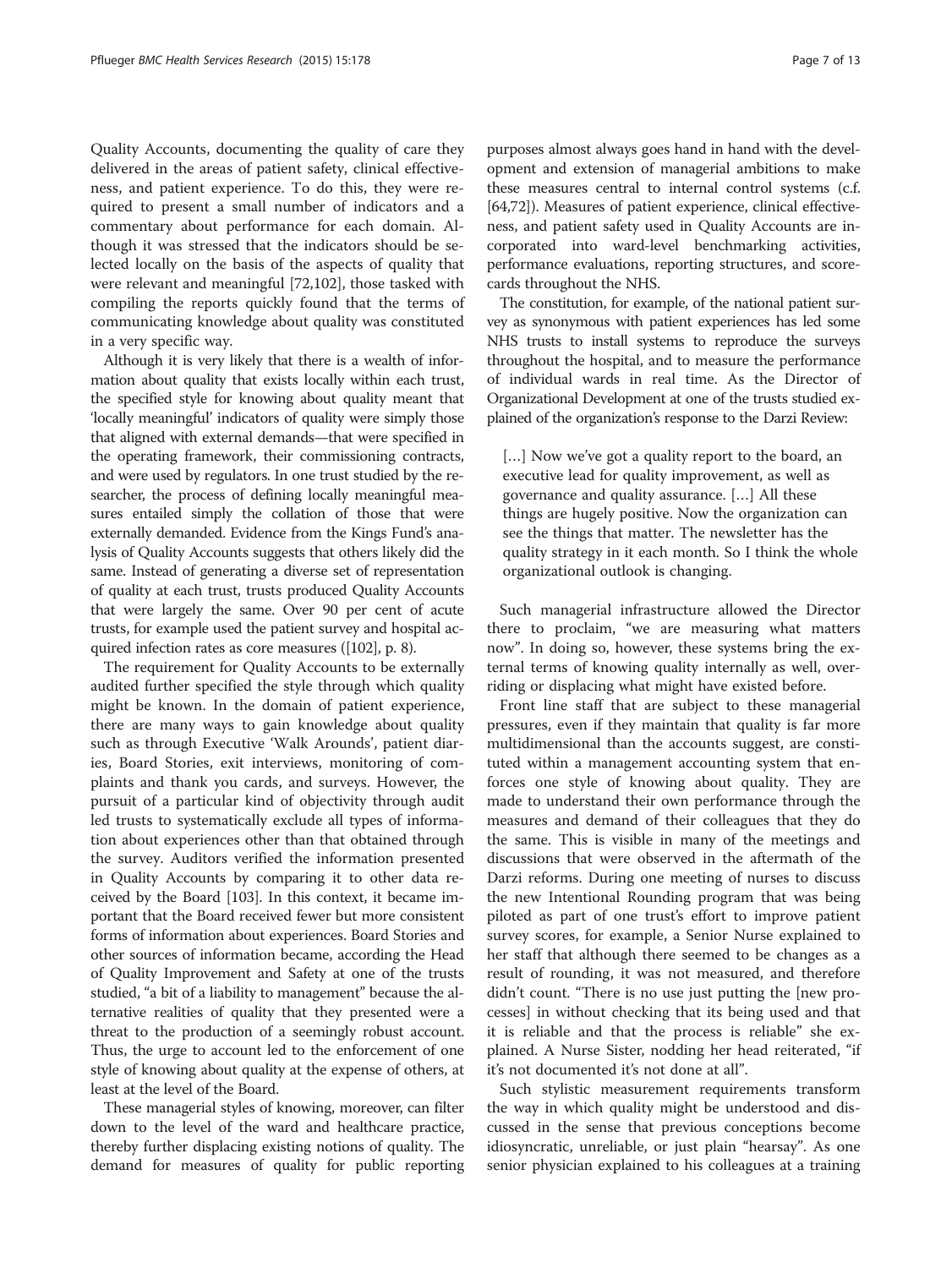day for new consultants that the researcher observed, "this is why [the Quality Improvement facilitator] says measurement matters. Otherwise, he continued, you are relying on hearsay". If not demonstrated reliably, he reminded his colleagues, you are "simply jumping to conclusions; something unfortunately that we in the NHS do too much". Indeed, accounting for quality is a matter, as we have seen here, not of learning as much as possible about quality, but of standardizing and enforcing one style through which to know about particular aspects of quality, even if it might not yet be fully enforced.

In summary, although measurement and improvement activities often aspire to be locally and clinically led, they often specify distinctive terms through which this localized activity can be undertaken and communicated. Some managers, doctors, and nurses note this stylistic dominance. The directors with quality responsibilities at one trust studied, for example, explained much of their activities to account for quality as a matter of "feeding the beast, while still trying to do the right thing" and many nurses were quick to highlight that quality was something they understood by, for example, "getting a feel for the room", or "putting themselves in their patients' shoes", rather than through the quality reports. However, this shift in the terms through which quality can be known, through its ever-growing managerial infrastructure, becomes increasingly difficult for practitioners to speak up against and show its limitations without being seen to be against quality.

### Accounting does not just facilitate, but displaces, control

The made up and therefore partial and selective nature of the things that are accounted for draws attention to the limitations of management by numbers and particular 'find and fix' ideas of control. Indeed, accounting scholars have highlighted the way in which accounting is increasingly coupled with rationalized forms of management stressing control through the formalized specification of systems, procedures, and accountability mechanisms—to produce forms of intervention which are socially and politically comforting but ultimately displace and even exacerbate underlying problems and risks [\[72,](#page-11-0)[104,105\]](#page-12-0).

This sort of displacement of control through the expansion of mechanisms to manage through numbers has been illuminated starkly in the case of risk management in financial institutions. Authors highlight that the 2007 financial meltdown was predicated upon an unprecedented accumulation of risk made possible by the managerial and regulatory reliance upon institutionalized risk measurement and management models such as Value at Risk (VaR). These complex calculative tools specified one easily communicable and widely accepted but inherently limited risk measure. Ever greater attention to this measure and the management of risk strictly

on the basis of the measure gave the impression that risks were contained while at the same time encouraging risks to be taken in the areas that VaR was unable to take into account [[65](#page-11-0),[106](#page-12-0)-[108\]](#page-12-0). Indeed, greater reliance on the measure led managers to "stuff risks into the tails"—they, in other words, built up risks in the areas of probability that VaR did not take into account ([[106](#page-12-0)], np). These risks, and their consequences, however, ultimately became visible when those rare probabilities occurred. Rather than measuring and managing risks, institutional reliance on VaR created, we know with the benefit of hindsight, risks of its own.

Some of these same institutional conditions are visible in the management of quality and the pursuit of quality improvement in healthcare. By assuming that quality can be adequately and fully captured by numbers, and then managed through mechanisms of rationalized control, quality improvement efforts have the potential to displace quality. They, in other words, might control what is measured while encouraging the accumulation of poor quality in areas that the measures themselves hide. Indeed, such a possibility is visible in the management of patient experiences through the patient experience survey documented above. Although it is unclear the extent to which the reliance on this measure as a mechanism of managerial control creates greater risks of poor quality in areas not captured through the survey, it is certain that it creates a space of organizational unknowability where possibilities of risks and harms to patients may fester or grow.

Evidence of this displacement of control through management by numbers is accumulating through the emergence of almost continual quality failures and healthcare scandals right alongside the extension of managerial control infrastructure and ambitions. Indeed, this is one theme that has emerged from the 2013 Francis Review [[109\]](#page-12-0) of the quality failures at the Mid Staffordshire NHS Foundation Trust between 2005 and 2008. Francis characterizes the failures as in part due to the extension and elaboration of performance management and accounting regimes which failed to live up to the rationalized and cybernetic control principles that they were based upon. He explains that the Primary Care Trust (PCT) overseeing Mid-Staffordshire:

[was] under a duty to monitor and improve the quality of the services they commissioned. They were over time provided with tools which in theory would have enabled them to lay down safety and quality standards, monitor performance, and pursue remedies on behalf of patients, individually and collectively, where those standards had not been met. In general, however, the nationally available guidance did not lend itself to more than relatively crude measures in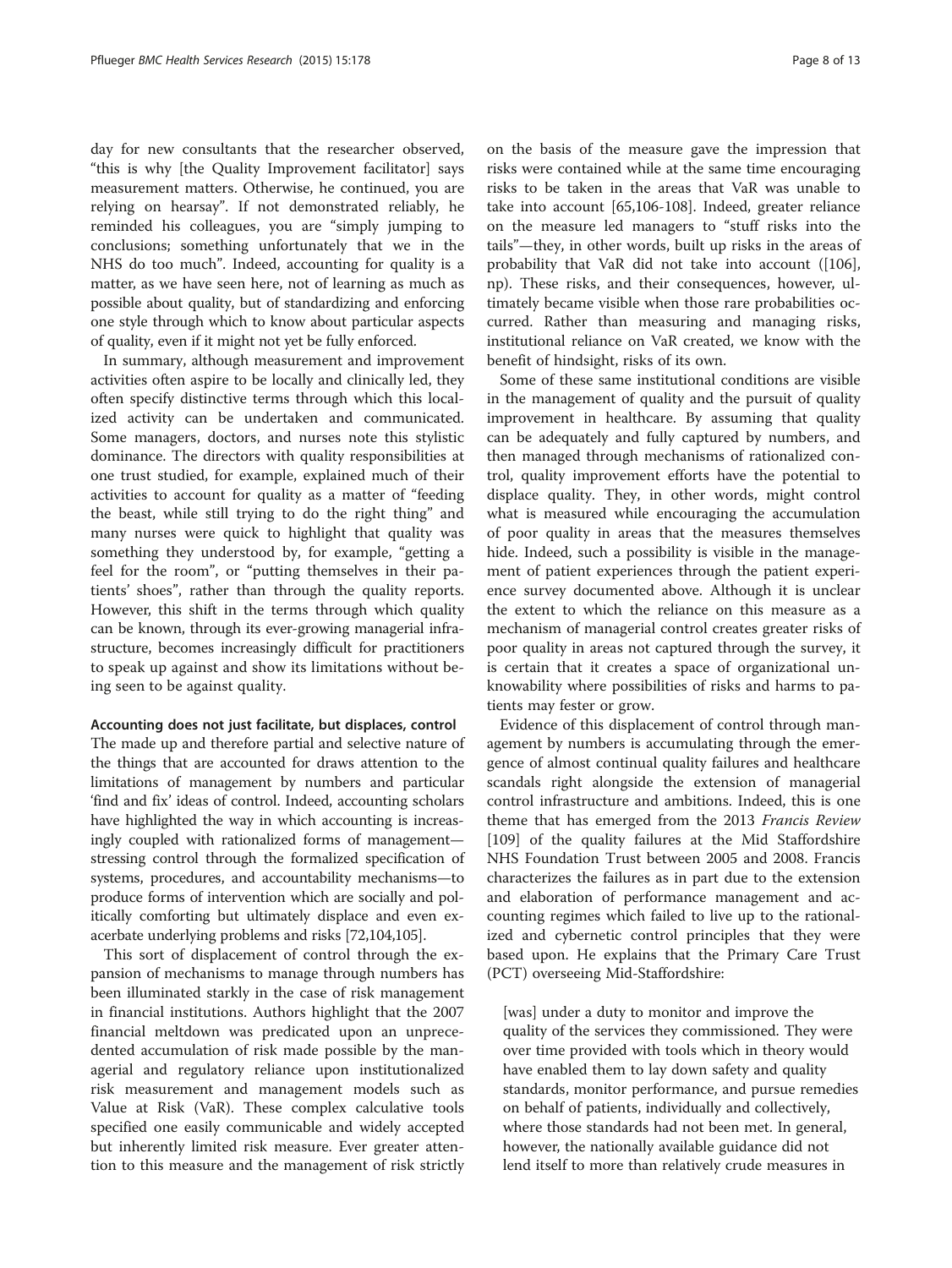this regard, the focus remaining, as elsewhere in the NHS system, on financial control and a handful of access targets. Development of more sophisticated tools, both locally and nationally, was slow, with the result that it is not in the least surprising that, in spite of the rhetoric of quality, one of the worst examples of bad quality service delivery imaginable was not detected by this system. There was a significant gap between the theory of the PCTs role and their capacity to deliver ([\[109](#page-12-0)] p.48, 1.31).

Although Francis characterizes this failure of management as a matter of incomplete and imperfect development and implementation of management control, this can also be read as an outcome of the imperfect ideas and ideals of complete control through numbers. Indeed, the literature in the social studies of accounting suggests that the "gap between the theory of the PCTs role and their capacity to deliver" (ibid) might be due to the very limitation of accounting itself to accurately contain the elusive notion of quality in healthcare.

# Conclusions and recommendations

This paper has illuminated three distinctive ways in which ideas and ideals about how accounting operates and what accounting entails, as articulated in quality improvement literature and interventions, differ from the evidence provided in the social studies of accounting literature. This paper showed that the processes of accounting do not just find things out but also make them up; that accounting is not just about the underlying substance of its object, but the style through which that object is made known; and that management through accounting does not just control things, but displaces them to other locations where they might fester or grow.

These conceptual differences affect the way that care is delivered, and the way and extent to which quality improvement ambitions are achieved. This paper illustrated just some of the possible consequences that stem from the comforting but ultimately erroneous assumption that accounting for quality is a matter of capturing the preexisting and underlying essence of quality through the application of timeless and technical scientific principles. It showed that these assumptions, once carried over into practice, produce systems of measurement and management that generate less rather than more information about quality, that provide representations of quality which are oriented away from the reality of practice on the front line, and that create an illusion of control while producing areas of unknowability.

These findings problematize mainstream conceptions of accounting for quality improvement purposes. But they also offer insights into how accounting might be understood differently and indeed improved. This concluding

section highlights the way that each of the three differences in the understanding of accounting outlined above offers alternative design principles for accounting systems which might more successfully achieve the ambitions of quality improvement.

Acknowledging that accounting makes things up as much as it finds things out provides a variety of new ideas for considering what an effective accounting system would entail. In particular, understanding accounting this way would caution strongly against the pursuit of the type of ever more centralized, standardized, and unified measures of quality that are common in policy discourse and interventions. Rather, a more 'true' or 'precise' accounting would be one that creates and contains many new, messy, overlapping, and always incomplete representations of quality.

Interestingly, the accumulation of legacy accounting systems in the NHS, as elsewhere, has provided some of the conditions for such messy, overlapping, and conflicting accounts to emerge, occasionally to productive effect [[110\]](#page-12-0). In the mainstream quality improvement and public policy literature, the existence of such overlapping and contradictory systems, is seen to be a problem; it is seen in many situations to be an indictment of the seemingly disorganized state of quality measurement and improvement activities, and another reason for more streamlining, rationalization, and joined up approaches (see, e.g. [[48,](#page-11-0)[111\]](#page-12-0)). The evidence presented in this paper, on the contrary, suggests that such overlapping systems offer an opportunity for quality improvement. It suggests that these systems, not despite but because they overlap and conflict, offers opportunities for learning more about what quality really is and how it really can be improved.

The realization of this opportunity, however, depends crucially on the ways in which these representations of quality are used and understood. This paper has shown that accounting is a matter of style as much as it is as matter of substance. This means that each representation of quality, and each legacy system of quality, performs and materializes a set of propositions about quality and its improvement. This highlights that each measure is not simply another, equally valid, perspective on quality, but a proposition about how a particular way of knowing quality might contribute to quality improvement. This also highlights that multiple and overlapping measures do not simply 'add up' to an ever more clear representation of quality. Indeed, to aggregate the measures by, for example, compiling them into some summary indicator as quality regulators often do (c.f. [\[112](#page-12-0)]), would be to ignore and overlook the propositions, theories, and politics that animate and are contained within the measures.

Rather, this paper suggests that different and overlapping measures can be best exploited through the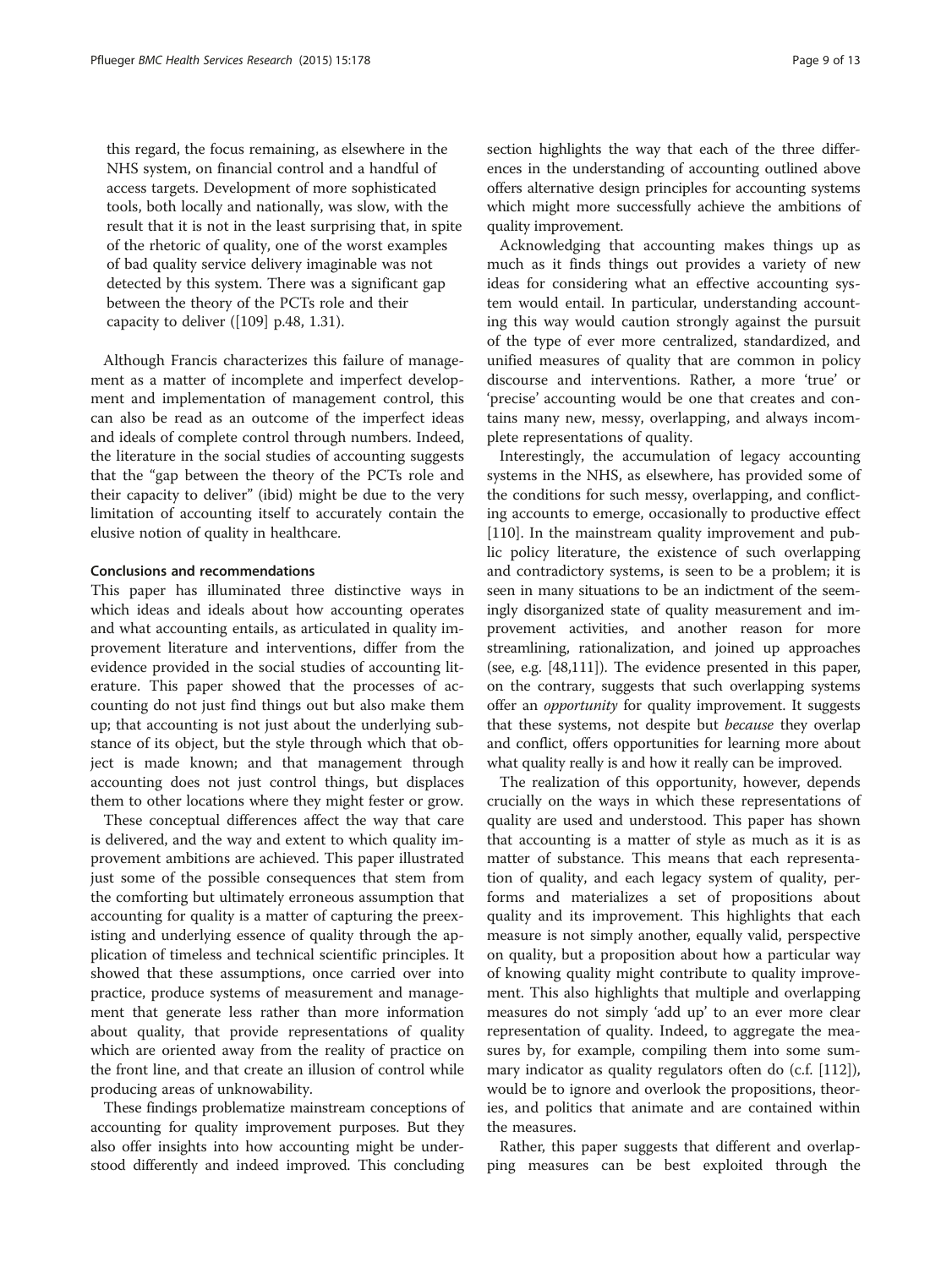advancement, evaluation, and critique of the things that they do. Indeed, rather than amalgamating ever more measures, this paper suggests the need to investigate, articulate, and evaluate the sorts of activities, actions, behaviors, and consequences that result from knowing about quality though a particular style or set of concerns. This would entail the development of an ever more fine-grained understanding of the complex ways in which different styles of accounting, manifest in different accounting systems or regimes, produce different effects in practice. In this way a more beneficial relationship between accounting and quality improvement could be learned, rather than assumed. This proposition is in contrast to the current debates about accounting, which suggest, tautologically, both that accounting is needed to improve quality, and that quality is what is accounted for. Such debates sidestep a central feature of accounting, which is that it performs a particular style for understanding of the world. Understanding this feature means that accounts should be discussed and evaluated not in terms of the accuracy they create, but in terms of what they achieve.

Finally, if we acknowledge that management by numbers displaces as much as it ensures control, then we might think of quality management not as a matter of operating on the basis of numbers, but of operating around numbers, and using them to show not what is known, but the boundaries of the unknown. Those studying risk management in banks offer useful lessons here. They showed that individual banks understood, interpreted, and responded to VaR calculations differently, leading to different outcomes. JP Morgan and other banks that were less damaged by the initial crisis, it has been shown, maintained a uniquely skeptical and responsive "calculative culture" [\[108\]](#page-12-0) in which the VaR calculations were interpreted not as the underlying reality about risk, but as one of many possible indications of what risk might be [\[106](#page-12-0)]. These banks did not use the calculations as an "answering machine" [\[57\]](#page-11-0), but instead used the changing numbers and trends to initiate discussions about what they might mean, what they might be missing, and what other calculations might be required.

The explicit development of these types of skeptical calculative cultures within the NHS, as elsewhere, might allow accounting to better serve the goals of quality improvement. Although the notion of culture is as elusive as quality, it is equally tangible in the sense of being constituted within specific regulatory systems or regimes. Indeed, calculative cultures of the wrong sort are already fostered and created through accounting regimes that urge and require certainty. These arguably could be turned around. Quality Accounts, for example, could be audited against the knowledge of nurses and doctors, rather than the measures themselves. Their narrative sections could summarize not just the quality of care that

was delivered, but also what is unknown about the quality of this care. Further, the required improvement plans could relate to the capacity to know more about quality, rather than simply the capacity to address the aspects of it that are already known. Regimes of this sort encourage organizations to express, explain, and address the boundaries and possibilities of knowledge about and around quality, rather than focusing on the measures themselves.

This would arguably make the function of quality management a more difficult, uncertain, and complex task. Indeed, quality management would be a matter not of producing certainty, but uncertainty, ambiguity, and even organizational friction. It would also produce the risk that organized uncertainty, ambiguity, and friction might denigrate into mismanagement, irresponsibility, or even negligence. These tensions are neither irrelevant nor insurmountable (see [\[113](#page-12-0)]). However, it is the resolution of these tensions that this paper suggests might offer the greatest possibilities for accounting to contribute the goal of quality improvement that is so consistently shown to be required.

In summary, this paper adds to the accumulating evidence that existing practices of accounting for quality have a variety of dysfunctional and even counterproductive effects. However, it suggests that the call for accounting for the purposes of quality improvement to be abandoned or slowed is misplaced. It suggests that accounting is often ineffective not because it is inherently incomparable with quality and the complexities of healthcare, but because its underlying characteristics have not been fully acknowledged or understood.

This paper offered some ways in which the role of accounting for quality improvement might be reimagined on more theoretically and empirically sound terms. The new vision for accounting, while it is likely to provide the greatest potential for producing improvements, is a vision that, it must be acknowledged, does not provide the political benefits that existing accounting systems so perniciously do (c.f. [\[72\]](#page-11-0)). Indeed, the new sorts of accounting systems that this paper envisions will not create illusions of certainty, accountability and control. Instead they will highlight the limitations of all these things: the boundaries of our knowledge, the complexities of accountability, and the impossibility of absolute control. As such, the strong case for politically unpalatable movements needs to be made—for real quality improvement might depend crucially upon these things.

# **Endnotes**

<sup>a</sup>In the USA, such initiatives include the National Commission for Quality Assurance's (NCQA) HEDIS dataset, the Foundation for Accountability's (FAACT) measurement instruments, and the Joint Commission's ORXY database, among others.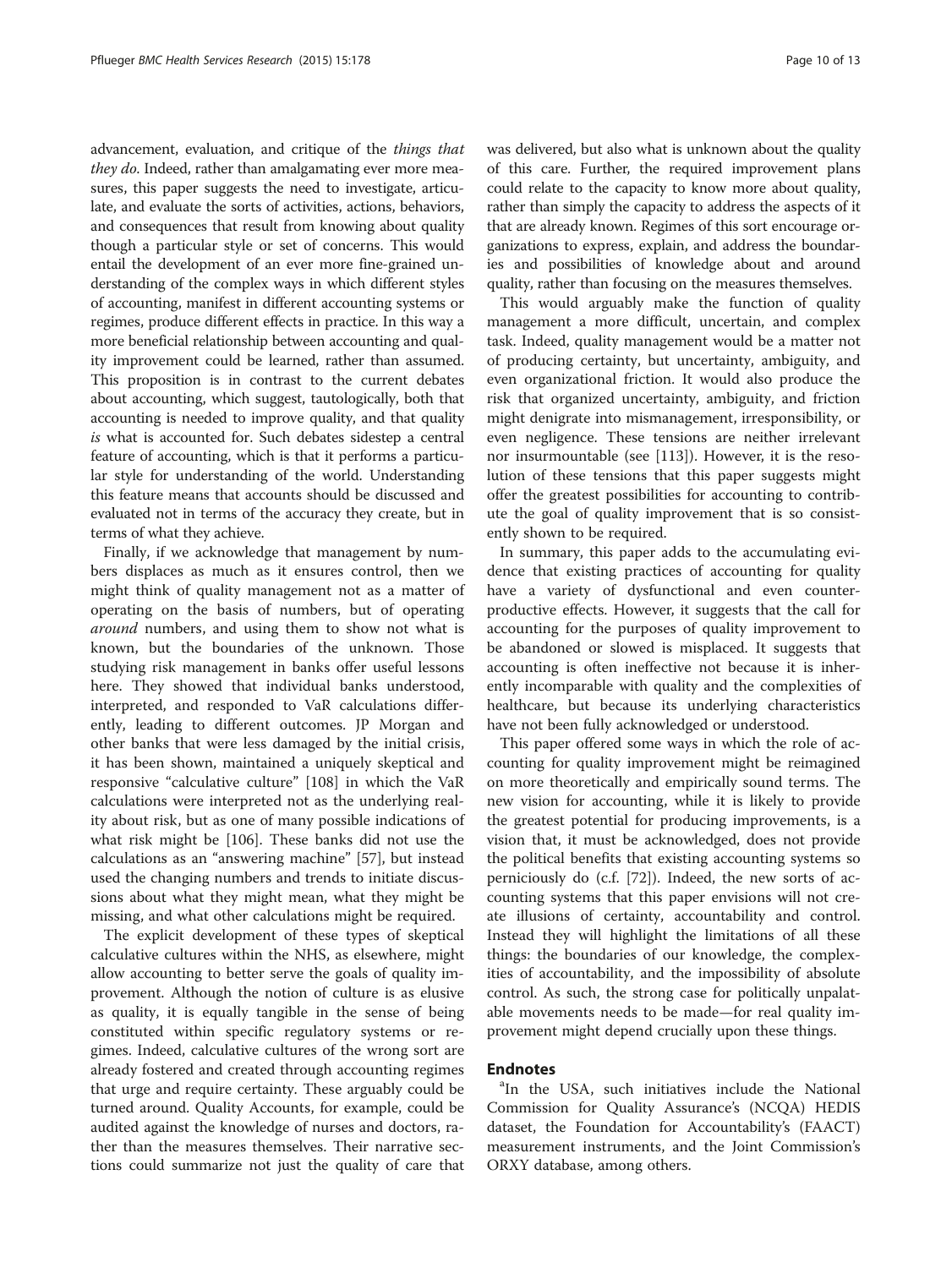<span id="page-10-0"></span><sup>b</sup>All identifiable information has been removed. Ethics committee approval was deemed unnecessary for this research.

Blumenthal and Kilo (1998) explain: "CQI has its own distinctive characteristics. For one thing, CQI attempts to teach and promote the use of generic analytical methods that facilitate improvement in processes of all types, both clinical and nonclinical […] CQI is also distinguished by its promotion of managerial reforms that are designed to facilitate organizational change […] Westphal, Gulati, and Shortell (1997, 370) describe CQI as 'an integrated management philosophy'. Central to this philosophy is a vision of leadership that encourages the creation of what Peter Senge has called 'the learning organization' […] Learning organizations promote the acquisition and use of new knowledge as central strategies for coping with the escalating complexity and continuous change in modern environments. Learning organizations also recognize the critical need to empower their workforces to learn and participate in continuous improvement." (38. Blumenthal D, Kilo CM: A report card on continuous quality improvemen. Milbank quarterly 1998, 76(4):625–648., p.627).

<sup>d</sup>This is also apparent in Berwick's (1992) "eight principles of a system for improvement". These include "1. Intention to improve, 2. Definition of quality, 3. Measurement of quality, 4. Understanding interdependence, 5. Understanding systems, 6. Investing in learning, 7. Reduction in costs, 7. Leadership commitment" (40. Berwick DM: Continuous Quality Improvement in Medicine: From Theory to Practice: Heal thyself or heal thy system: can doctors help to improve medical care? Quality in Health Care 1992, 1 (Supplement):2.p.4).

This field is closely connected with those of Science and Technology Studies (53. Sismondo S: An introduction to science and technology studies: John Wiley and Sons; 2011.), Social Studies of Finance (54. MacKenzie D: Opening the black boxes of global finance. Review of International Political Economy 2005, 12(4):555–576.), and some strands of economic sociology (55. De Goede M: Resocialising and repoliticising financial markets: contours of social studies of finance. Economic sociology: European electronic newsletter 2005, 6(3):19–28.; see; 56. Mennicken A, Vollmer H, A. P: Tracking the Numbers: Across Accounting and Finance, Organizations and Markets. Accounting, Organizations and Society 2009, 34 (5):619–637.; 57. Miller P, Power M: Accounting, Organizing and Economizing: Connecting accounting research and organization theory. The Academy of Management Annals 2013, 7(1):555–603.).

#### Abbreviations

NHS: National Health Service; PDSA cycle: Plan-Do-Study-Act cycle; CAHPS survey: Consumer Assessment of Health Providers and Services survey; CXO: Chief Experience Officer; VaR: Value at risk.

#### Competing interests

The author declares that he has no competing interests.

#### Author contributions

This paper was the sole work and authorship of DPP.

# Authors' information

DPP is an Assistant Professor of Performance Management in the Department of Operations Management at Copenhagen Business School.

#### Acknowledgments

DPP wishes to thank the organizers and participants of the "Many Meanings of 'Quality' in Healthcare" conference at Cumberland Lodge in July 2013. Parts of this paper were developed while a PhD student and LSE Fellow in the Department of Accounting at the London School of Economics.

#### Received: 23 July 2014 Accepted: 27 February 2015 Published online: 23 April 2015

#### References

- 1. Panzer R, Gitomer R, Greene W, Reagan Webster P, Landry K, Riccobano C. Increasing Demands for Quality Measurement. J Am Med Assoc. 2013;310(18):1971–80.
- 2. Kaplan RS, Porter ME. How to solve the cost crisis in health care. Harv Bus Rev. 2011;89(9):46–52.
- 3. Shortell SM, Bennett CL, Byck GR. Assessing the impact of continuous quality improvement on clinical practice: what it will take to accelerate progress. Milbank Q. 1998;76(4):593–624.
- 4. Blomgren M, Sahlin K: Quest for Transparency Signs of a new institutional era in the health care field. In: Transcending New Public Management. edn. Edited by Christensen T, Lægrid P: Hampshire UK and Burlington VT: Ashgate; 2006.
- 5. Berwick DM, James B, Coye MJ. Connections between quality measurement and improvement. Med Care. 2003;41(1):1–30.
- 6. Raleigh VS, Foot C: Getting the measure of quality. Opportunities and challenges. In. London: The King's Fund; 2010.
- 7. Epstein A. Performance measurement and professional improvement. In: Smith P, Mossoalos E, Papanicolas I, Leatherman S, editors. Performance Measurement for Health System Improvement: Experiences, Challenges and Prospects. New York and Cambridge: Cambridge University Press; 2009. p. 613–40.
- 8. Smith P, Mossoalos E, Papanicolas I, Leatherman S. Performance Measurement for Health System Improvement: Experiences, Challenges and Prospects. New York and Cambridge: Cambridge Univ Press; 2009.
- 9. Lohr KN. Rating the strength of scientific evidence: relevance for quality improvement programs. Int J Qual Health Care. 2004;16(1):9–18.
- 10. Lohr KM: Medicare: A Strategy for Quality Assurance, vol. 1. In. Washington, DC: National Academy Press; 1990.
- 11. Shortell SM, Levin D, O'Brien J, Hughes E. Assessing the evidence on Continuous Quality Improvement: Is the glass half empry or half full? J Health Serv Admin. 1995;40:4–28.
- 12. Blumenthal D, Epstein A. Quality of Health Care. Part 6: The role of the physician in the future of quality management. N Engl J Med. 1996;335:1328–31.
- 13. Øvretveit J, Gustafson D. Evaluation of quality improvement programmes. Quality Safety Health Care. 2002;11(3):270–5.
- 14. Sheldon TA. The healthcare quality measurement industry: time to slow the juggernaut? Quality Safety Health Care. 2005;14(1):3–4.
- 15. McGlynn EA. Six challenges in measuring the quality of health care. Health Aff. 1997;16(3):7–21.
- 16. Evans DB, Edejer T, Lauer J, Frenk J, Murray CJ. Measuring quality: from the system to the provider. Int J Qual Health Care. 2001;13(6):439–46.
- 17. Marshall MN, Shekelle PG, Leatherman S, Brook RH. Public disclosure of performance data: learning from the US experience. Quality Health Care. 2000;9(1):53–7.
- 18. Werner RM, Asch DA. The unintended consequences of publicly reporting quality information. JAMA. 2005;293(10):1239–44.
- 19. Schneider E, Lieberman T. Publicly disclosed information about the quality of health care: response of the US public. Quality Health Care. 2001;10(2):96–103.
- 20. Bevan G, Hood C. What's measured is what matters: targets and gaming in the English public health care system. Public Adm. 2006;84(3):517–38.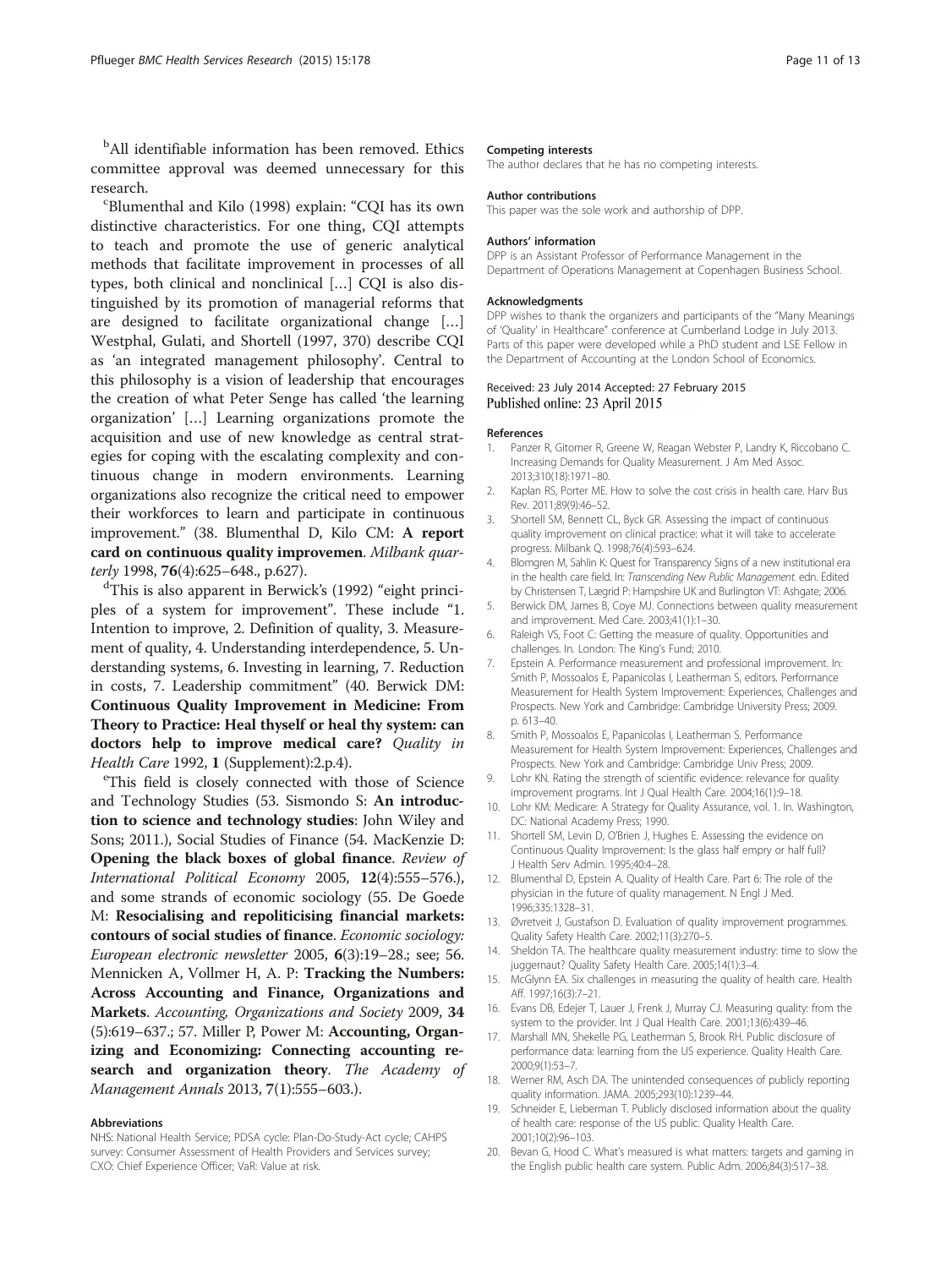- <span id="page-11-0"></span>21. Llewellyn S, Northcott D. The average hospital. Acc Organ Soc. 2005;30(6):555–83.
- 22. Freeman T. Using performance indicators to improve health care quality in the public sector: a review of the literature. Health Serv Manag Res. 2002;15:126–37.
- 23. Chassin MR, Loeb JM, Schmaltz SP, Wachter RM. Accountability measures using measurement to promote quality improvement. New England J Med. 2010;363(7):683–8.
- 24. Audet A, Doty M, Shamasdin J, Schoenbaum S. Measure, learn, and improve: physicians' involvement in quality improvement. Health Aff. 2005;24(3):843–53.
- 25. Loeb JM. The current state of performance measurement in health care. Int J Qual Health Care. 2004;12(Supplement 1):i5–9.
- 26. Falconer JA, Roth EJ, Sutin JA, Strasser DC, Chang RW. The critical path method in stroke rehabilitation: lessons from an experiment in cost containment and outcome improvement. Qual Rev Bull. 1993;19(1):8–16.
- 27. Pellegrin KL, Carek D, Edwards J, Use of experimental and quasiexperimental methods for data-based decisions in QI. Joint Comm J Quality Improve. 1995;21(12):683–91.
- 28. Pronovost P, Lilford R. A road map for improving the performance of performance measures. Health Aff. 2011;30(4):569–73.
- 29. Kilpatrick KE, Lohr KN, Leatherman S, Pink G, Buckel JM, Legarde C, et al. The insufficiency of evidence to establish the business case for quality. Int J Qual Health Care. 2005;17(4):347–55.
- 30. Braithwaite J, Wears RL: Resilient health care: Farnham UK: Ashgate; 2013
- 31. Hollnagel E, Braithwaite J. Wears R (eds.): Resilient health care. Surrey, UK: Ashgate Publishing Limited; 2013.
- 32. Boland Jr RJ. Beyond the objectivist and the subjectivist: learning to read accounting as text. Acc Organ Soc. 1989;14(5):591–604.
- 33. Pollitt C. The logics of performance management. Evaluation. 2013;19(4):346–63.
- 34. Pollitt C, Harrison S, Dowswell G, Jerak-Zuiderent S, Bal R. Performance regimes in health care: institutions, critical junctures and the logic of escalation in England and the Netherlands. Evaluation. 2010;16(1):13–29.
- 35. Donabedian A. The quality of care: How can it be assessed? J Am Med Assoc. 1988;260(12):1743–8.
- 36. Donaldson MS (ed.): Measuring the quality of health care. Washington DC: National Academies Press; 1999.
- 37. Chassin MR, Galvin RW. The urgent need to improve health care quality: Institute of Medicine National Roundtable on Health Care Quality. J Am Med Assoc. 1998;280(11):1000–5.
- 38. Blumenthal D, Kilo CM. A report card on continuous quality improvemen. Milbank Q. 1998;76(4):625–48.
- 39. Berwick DM. Continuous quality improvement as an ideal in health care. New England J Med. 1989;320(1):53–6.
- 40. Berwick DM. Continuous Quality Improvement in Medicine: From Theory to Practice: Heal thyself or heal thy system: can doctors help to improve medical care? Quality Health Care. 1992;1(Supplement):2.
- 41. McLaughlin CP. Continuous quality improvement in health care: theory, implementation, and applications. Sudbury, MA: Jones & Bartlett Learning; 2004.
- 42. Consumer Assessment of Health Providers and Services, CMMS. Development of the Hospital Survey [[https://cahps.ahrq.gov/surveys](https://cahps.ahrq.gov/surveys-guidance/hospital/about/Development-Hospital-Survey.html)[guidance/hospital/about/Development-Hospital-Survey.html\]](https://cahps.ahrq.gov/surveys-guidance/hospital/about/Development-Hospital-Survey.html) Accessed June, 2014.
- 43. Sequist T, Bates D. Developing information technology capacity for performance measurement. In: Smith P, Mossoalos E, Papanicolas I, Leatherman S, editors. Performance Measurement for Health System Improvement: Experiences, Challenges and Prospects. New York and Cambridge: Cambuidge University Press; 2009. p. 552–82.
- 44. Edgman-Levitan S, Daley J, Delbanco TL. Through the patient's eyes: understanding and promoting patient-centered care. San Francisco: Jossey-Bass; 1993.
- 45. Veillard J, Garcia-Armesto S, Kadandele S, Lkazinga N. nternational health system comparisons: from measurement challenge to management tool. In: Smith P, Mossoalos E, Papanicolas I, Leatherman S, editors. Performance Measurement for Health System Improvement: Experiences, Challenges and Prospects. New York and Cambridge: Cambridge Univ Press; 2009. p. 641–73.
- 46. Timmermans S, Mauck A. The promises and pitfalls of evidence-based medicine. Health Aff. 2005;24(1):18–28.
- 47. Harrington L, Pigman H. e. ie: Quality measurement. In: Varkey P, editor. Medical quality management: theory and practice. Sudbury, MA: Jones and Bartlett Learning; 2009.
- 48. World Health Organization: Quality of Care: A process for making strategic choices in health systems. In. Gneva: WHO Library; 2006.
- 49. Institute for Healthcare Improvement, Plan-Do-Study-Act (PDSA) Worksheet [[http://www.ihi.org/resources/Pages/Tools/PlanDoStudyActWorksheet.aspx\]](http://www.ihi.org/resources/Pages/Tools/PlanDoStudyActWorksheet.aspx) Accessed June 2014.
- 50. Shojania KG, Grimshaw JM. Evidence-based quality improvement: the state of the science. Health Aff. 2005;24(1):138–50.
- 51. Darzi A: High Quality Care for All: Our Journey So Far. In. London: TSO; 2009.
- 52. Mannion R, Davies H, Marshall M. Impact of star performance ratings in English acute hospital trusts. J Health Serv Res Policy. 2005;10(1):18–24.
- Mennicken A, Vollmer H. A. P: Tracking the Numbers: Across Accounting and Finance, Organizations and Markets. Acc Organ Soc. 2009;34(5):619–37.
- 54. Miller P, Power M. Accounting, Organizing and Economizing: Connecting accounting research and organization theory. Acad Manag Ann. 2013;7(1):555–603.
- 55. Miller P, Hopwood A. Accoutning as Social and Institutional Practice. Cambridge: Cambridge Univ Press; 1994.
- 56. Chapman C, Cooper D, Miller P. Linking accounting, organizations, and institutions. Acc Organ Soc. 2009;1(1):1–29.
- 57. Burchell S, Clubb C, Hopwood A, Hughes J, Nahapiet J. The roles of accounting in organizations and society. Acc Organ Soc. 1980;5(1):5–27.
- 58. Hopwood A. Towards an organisational perspective for the study of accounting and information systems. Acc Organ Soc. 1978;3(1):3–13.
- 59. Miller P. Introduction. In: Miller P, Hopwood A, editors. Accoutning as Social and Institutional Practice. Cambridge, MA: Cambridge University Press; 1994.
- 60. Hines R. Financial accounting: in communicating reality, we construct reality. Acc Organ Soc. 1988;13(3):251–61. 61. Hopwood A. The archeology of accounting systems. Acc Organ Soc.
- 1987;12(3):207–34.
- 62. Porter T: Trust in numbers: The pursuit of objectivity in science and public life: Princeton MA: Princeton University Press; 1996.
- 63. Samiolo R. Commensuration and styles of reasoning: Venice, cost–benefit, and the defence of place. Acc Organ Soc. 2012;37(6):382–402.
- 64. Power M. The Audit Implosion: Managing Risk from the Inside. In. London: Institute of Chartered Accountants in England and Wales; 1999.
- 65. Power M. Organized uncertainty: Designing a world of risk management. Oxford: Oxford University Press; 2008.
- 66. Hopwood A. G: Accounting calculation and the shifting sphere of the economic. European Account Review. 1992;1(1):125–43.
- 67. Morgan G. Accounting as reality construction: towards a new epistemology for accounting practice. Acc Organ Soc. 1988;13(5):477–85.
- 68. Chapman C, Cooper D. Miller P (eds.): Accounting, Organizations and Institutions: Essays inHhonor of Anthony Hopwood. Oxford: Oxford University Press; 2012.
- 69. Miller P, O'Leary T. Accounting expertise and the politics of the product: Economic citizenship and modes of corporate governance. Acc Organ Soc. 1993;18(2):187–206.
- 70. Miller P, O'Leary T. Accounting, 'Economic Citizenship', and the Spatial Reordering of Manufacture. Acc Organ Soc. 1994;19(1):15–43.
- 71. Miller P, O'leary T. Accounting and the construction of the governable person. Acc Organ Soc. 1987;12(3):235–65.
- 72. Power M. The audit society: Rituals of verification. Oxford: Oxford University Press; 1999.
- 73. Espeland WN, Sauder M. Rankings and Reactivity: How Public Measures Recreate Social Worlds. Am J Sociol. 2007;113(1):1–40.
- 74. Hacking I. Representing and Intervening. Cambridge: Cambridge University Press; 1983.
- Darzi A: Quality of Care for All. In. London: TSO; 2008.
- 76. Office of Technology Assessment. The Quality of Medical Care: Information for consumers. In: Library of Congress (88–600537): US Congress. 1988.
- 77. Scott R, Reuf M, Mendel P, Caronna C. Institutional change and healthcare organizations: from professional dominance to managed care. Chicago: University of Chicago Press; 2000.
- 78. Menninger WW. Caring as Part of Health Care Quality. J Am Med Assoc. 1975;234(8):836–7.
- 79. Cleary PD, McNeil BJ: Patient satisfaction as an indicator of quality care. Inquiry 1988;25(1):25–36.
- 80. Leblow J. Consumer Assessments of the Quality of Medical Care. Med Care. 1974;12(4):328–37.
- 81. Locker D, Dunt D: Theoretical and methodological issues in sociological studies of consumer satisfaction with medical care. Social Science and Medicine 1978, Part A: Medical Psychology and Medical Sociology(12):283–292.